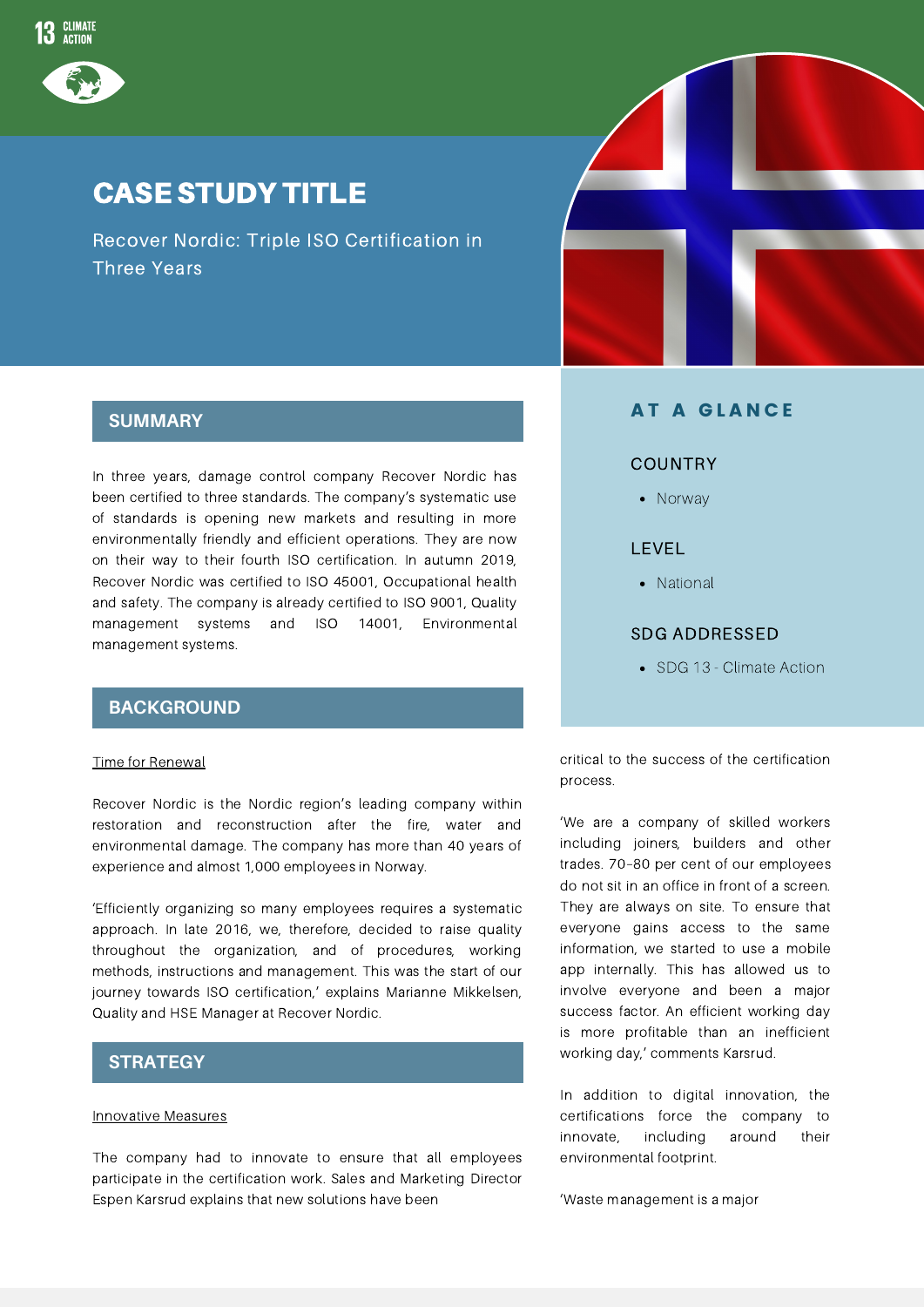# Strategy **STRATEGY**

environmental issue in our industry, partly because we use a lot of packaging. The certifications have made us more aware of how we can improve our waste management,' explains Mikkelsen.

'We have set ourselves an internal goal of achieving a source-sorting rate of 100 per cent. The first subgoal is 60 per cent, and we are making concerted efforts to achieve this. We also have a number of goals linked to the UN's Sustainable Development Goals. Goal 12, 'Responsible consumption and production', is particularly important in this context,' comments Karsrud.

### **RESULTS & IMPACT**

#### Good Things Come in Fours

Karsrud explains that the systematic work on standards has generated major gains for the company. 'The certifications are opening up markets for us. Now we can deliver to local and national authorities whose procurement schemes have certification requirements. In addition, many certified industrial companies also make such requirements along their value chain,' adds Karsrud. Now the company is on its way to a fourth certification: ISO 27001, Information security management.

Marianne Mikkelsen explains that it makes perfect sense to move on to this standard. 'Good internal and external digital security systems are only becoming more important. ISO 27001 is a good fit with our other standards and is a natural fourth standard on to base our operations on. We aim to be ISO 27001 certified by the end of 2020. Together, the four certifications will equip Recover Nordic for the future,' comments Mikkelsen.

# Strategy **CHALLENGES & LESSONS LEARNED**

- Creating an inclusive process in order to ensure that all employees participate in the certification work; and
- Developing platforms (i.e., the mobile app) accessible to all employees to ensure that all gained access to the same information

The process further underscored that an efficient working day is more profitable than an inefficient working day.